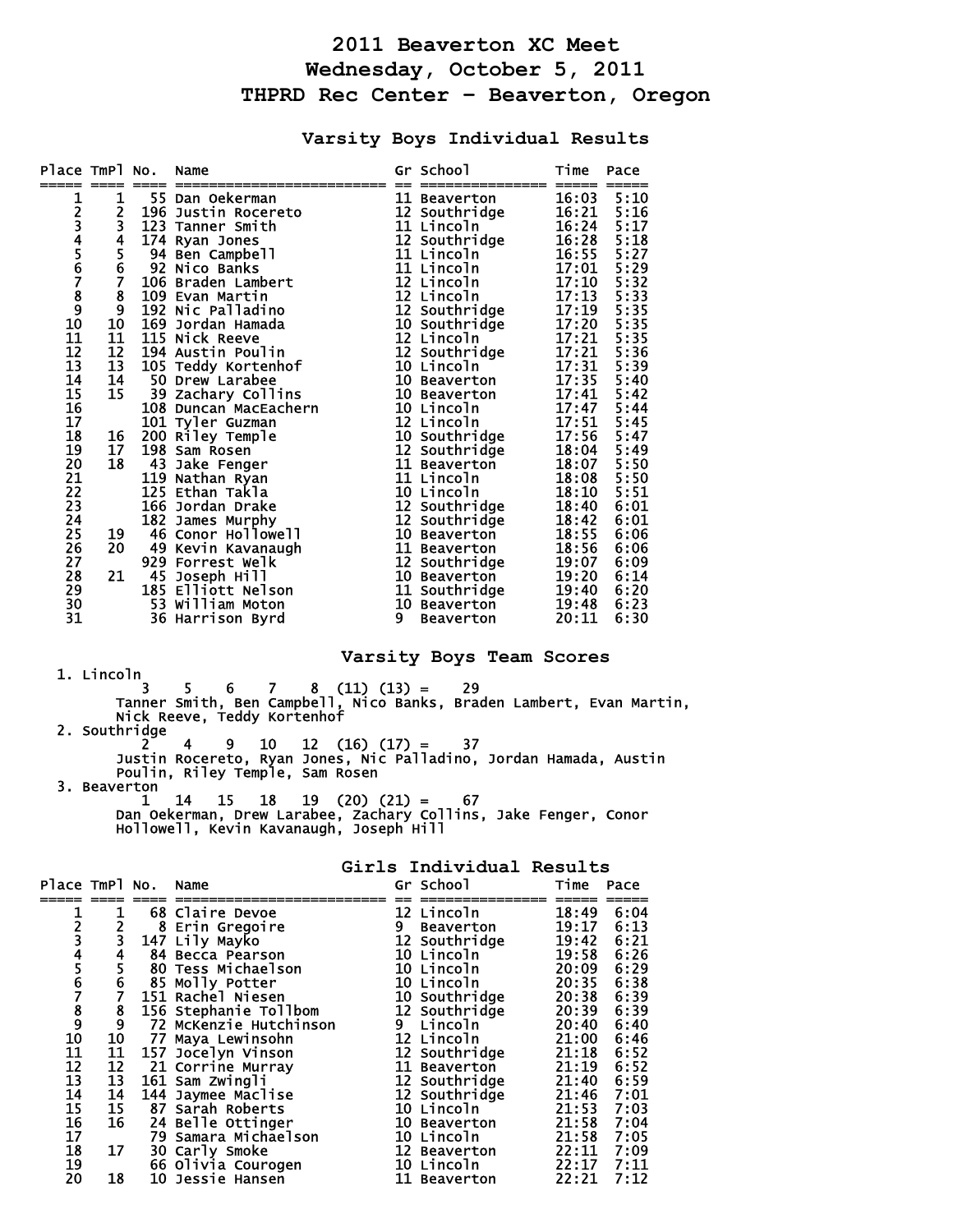|                                           |                    | 21 Statistickelly and the street of the content of the street of the street of the street of the street of the street of the street of the street of the street of the street of the street of the street of the street of th |                      |               |
|-------------------------------------------|--------------------|-------------------------------------------------------------------------------------------------------------------------------------------------------------------------------------------------------------------------------|----------------------|---------------|
|                                           |                    |                                                                                                                                                                                                                               |                      |               |
|                                           |                    |                                                                                                                                                                                                                               |                      |               |
|                                           |                    |                                                                                                                                                                                                                               |                      |               |
|                                           |                    |                                                                                                                                                                                                                               |                      |               |
|                                           |                    |                                                                                                                                                                                                                               |                      |               |
|                                           |                    |                                                                                                                                                                                                                               |                      |               |
|                                           |                    |                                                                                                                                                                                                                               |                      |               |
|                                           |                    |                                                                                                                                                                                                                               |                      |               |
|                                           |                    |                                                                                                                                                                                                                               |                      |               |
|                                           |                    |                                                                                                                                                                                                                               |                      |               |
|                                           |                    |                                                                                                                                                                                                                               |                      |               |
|                                           |                    |                                                                                                                                                                                                                               |                      |               |
|                                           |                    |                                                                                                                                                                                                                               |                      |               |
|                                           |                    |                                                                                                                                                                                                                               |                      |               |
|                                           |                    |                                                                                                                                                                                                                               |                      |               |
|                                           |                    |                                                                                                                                                                                                                               |                      |               |
|                                           |                    |                                                                                                                                                                                                                               |                      |               |
|                                           |                    |                                                                                                                                                                                                                               |                      |               |
|                                           |                    |                                                                                                                                                                                                                               |                      |               |
|                                           |                    |                                                                                                                                                                                                                               |                      |               |
|                                           |                    |                                                                                                                                                                                                                               |                      |               |
|                                           |                    |                                                                                                                                                                                                                               |                      |               |
|                                           |                    |                                                                                                                                                                                                                               |                      |               |
|                                           |                    |                                                                                                                                                                                                                               |                      |               |
|                                           |                    |                                                                                                                                                                                                                               |                      |               |
|                                           |                    |                                                                                                                                                                                                                               |                      |               |
|                                           |                    |                                                                                                                                                                                                                               |                      |               |
|                                           |                    |                                                                                                                                                                                                                               |                      |               |
|                                           |                    |                                                                                                                                                                                                                               |                      |               |
|                                           |                    |                                                                                                                                                                                                                               |                      |               |
|                                           |                    |                                                                                                                                                                                                                               |                      |               |
|                                           |                    |                                                                                                                                                                                                                               |                      |               |
|                                           |                    |                                                                                                                                                                                                                               |                      |               |
|                                           |                    |                                                                                                                                                                                                                               |                      |               |
|                                           |                    |                                                                                                                                                                                                                               |                      |               |
|                                           |                    |                                                                                                                                                                                                                               |                      |               |
|                                           |                    |                                                                                                                                                                                                                               |                      |               |
|                                           |                    |                                                                                                                                                                                                                               |                      |               |
|                                           |                    |                                                                                                                                                                                                                               |                      |               |
|                                           |                    |                                                                                                                                                                                                                               |                      |               |
|                                           |                    |                                                                                                                                                                                                                               |                      |               |
|                                           |                    |                                                                                                                                                                                                                               |                      |               |
|                                           |                    |                                                                                                                                                                                                                               |                      |               |
|                                           |                    |                                                                                                                                                                                                                               |                      |               |
|                                           |                    |                                                                                                                                                                                                                               |                      |               |
|                                           |                    |                                                                                                                                                                                                                               |                      |               |
|                                           |                    |                                                                                                                                                                                                                               |                      |               |
|                                           |                    |                                                                                                                                                                                                                               |                      |               |
|                                           |                    |                                                                                                                                                                                                                               |                      |               |
| 71                                        |                    | 29 Giselle Sheeran                                                                                                                                                                                                            | 11 Beaverton         | 29:16<br>9:25 |
| 72                                        |                    | 19 Lillie Miller                                                                                                                                                                                                              | 9 Beaverton          | 29:24<br>9:28 |
| 73                                        |                    | 12 Catherine Jessee                                                                                                                                                                                                           | 11 Beaverton         | 29:58<br>9:39 |
| 74                                        |                    | 18 Anne Miller                                                                                                                                                                                                                | 9 Beaverton          | 29:58<br>9:39 |
| 75                                        |                    | 22 Quynhnhu Nguyen                                                                                                                                                                                                            | 10 Beaverton         | 33:39 10:50   |
| 76                                        |                    | 146 Mahsheed Massarat                                                                                                                                                                                                         | 11 Southridge        | 34:10 11:00   |
| 77                                        |                    | 136 Dorothy Ho                                                                                                                                                                                                                | 11 Southridge        | 34:20 11:03   |
|                                           |                    |                                                                                                                                                                                                                               |                      |               |
|                                           |                    |                                                                                                                                                                                                                               |                      |               |
|                                           |                    |                                                                                                                                                                                                                               | Girls Team Scores    |               |
|                                           |                    |                                                                                                                                                                                                                               |                      |               |
|                                           |                    |                                                                                                                                                                                                                               |                      |               |
| 1. Lincoln                                |                    |                                                                                                                                                                                                                               |                      |               |
|                                           | 1                  | $5 -$<br>6.<br>4                                                                                                                                                                                                              | $9(10)(15) = 25$     |               |
|                                           |                    | Claire Devoe, Becca Pearson, Tess Michaelson, Molly Potter, McKenzie                                                                                                                                                          |                      |               |
| Hutchinson, Maya Lewinsohn, Sarah Roberts |                    |                                                                                                                                                                                                                               |                      |               |
|                                           | 2. Southridge<br>3 | 7 <sup>7</sup><br>11                                                                                                                                                                                                          | $13$ $(14)$ $(21) =$ |               |
|                                           |                    | 8.                                                                                                                                                                                                                            | 42                   |               |

 Lily Mayko, Rachel Niesen, Stephanie Tollbom, Jocelyn Vinson, Sam Zwingli, Jaymee Maclise, Kelsey Hopkins 3. Beaverton

 2 12 16 17 18 (19) (20) = 65 Erin Gregoire, Corrine Murray, Belle Ottinger, Carly Smoke, Jessie Hansen, Anisha Malynur, Melissa Rutherford

**JV Boys Individual Results**  Place TmPl No. Name ===== ==== ==== ========================= == =============== ===== ===== 1 1 178 Nathan Leendertse 12 Southridge 18:38 6:00 2 2 122 Aaron Smith 9 Lincoln 18:39 6:00 3 3 124 Sam Swindell 9 Lincoln 18:48 6:04 4 4 112 Jaxom Moore 10 Lincoln 18:59 6:07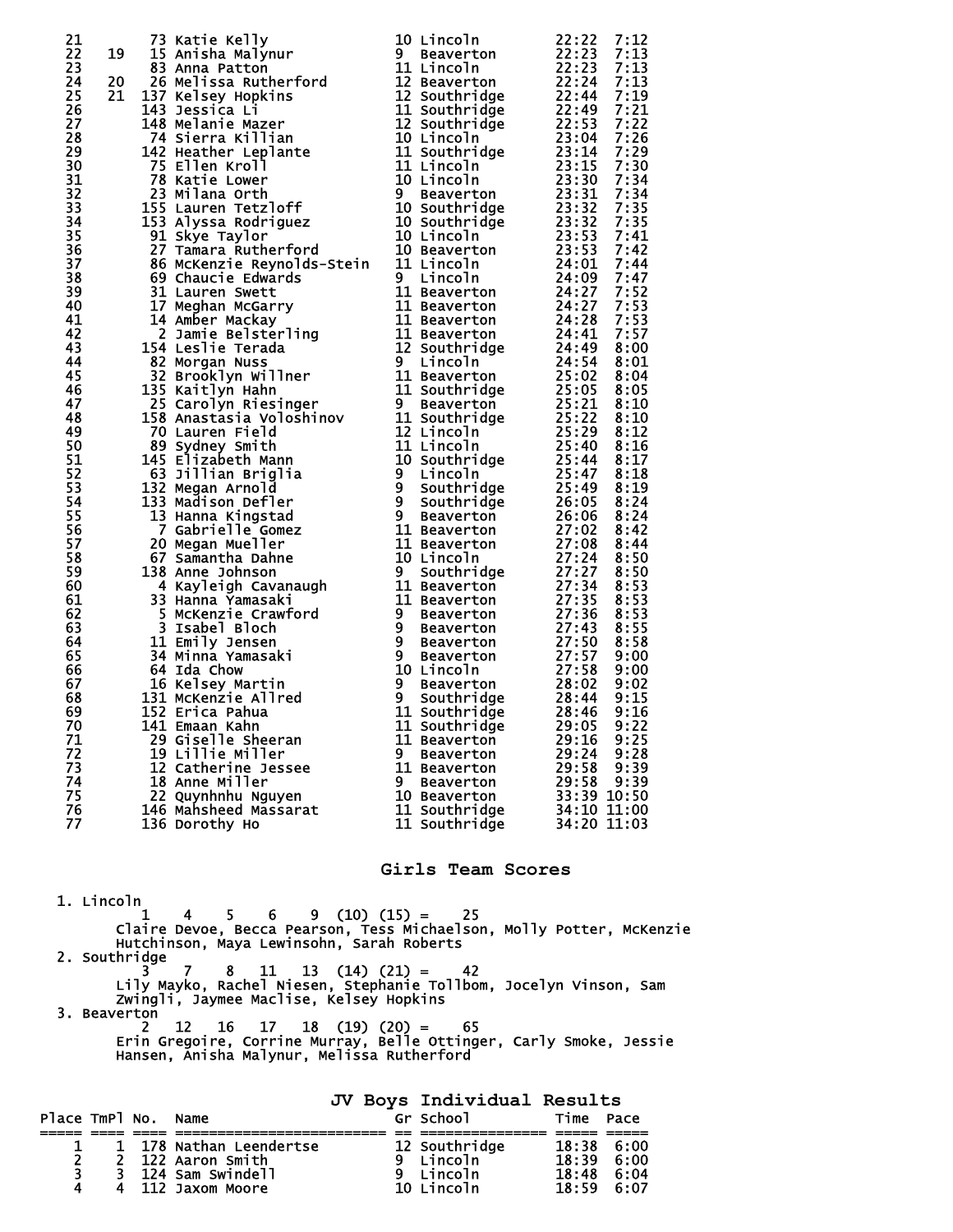|                                                                                                                                           |  | $\begin{smallmatrix}5& 5& 165& \text{Alcsander } \text{cast} & 11& 5 \text{outtr}_1^2\text{age} \\ 5& 8& 125& \text{Arichlase} & 11& 5 \text{outtr}_1^2\text{age} \\ 5& 8& 125& \text{Tr}(30\text{ Na}^{-1}\text{m}^2) & 11& 5 \text{outtr}_1^2\text{age} \\ 5& 8& 125& \text{Tr}(30\text{ Na}^{-1}\text{m}^2) & 11& 11& 5 \text{outtr}_1^2\text{age} \\ 5& 125& \text{Tr}(30$ |                           |                                |  |  |
|-------------------------------------------------------------------------------------------------------------------------------------------|--|--------------------------------------------------------------------------------------------------------------------------------------------------------------------------------------------------------------------------------------------------------------------------------------------------------------------------------------------------------------------------------|---------------------------|--------------------------------|--|--|
|                                                                                                                                           |  |                                                                                                                                                                                                                                                                                                                                                                                |                           |                                |  |  |
|                                                                                                                                           |  |                                                                                                                                                                                                                                                                                                                                                                                |                           |                                |  |  |
|                                                                                                                                           |  |                                                                                                                                                                                                                                                                                                                                                                                |                           |                                |  |  |
|                                                                                                                                           |  |                                                                                                                                                                                                                                                                                                                                                                                |                           |                                |  |  |
|                                                                                                                                           |  |                                                                                                                                                                                                                                                                                                                                                                                |                           |                                |  |  |
|                                                                                                                                           |  |                                                                                                                                                                                                                                                                                                                                                                                |                           |                                |  |  |
|                                                                                                                                           |  |                                                                                                                                                                                                                                                                                                                                                                                |                           |                                |  |  |
|                                                                                                                                           |  |                                                                                                                                                                                                                                                                                                                                                                                |                           |                                |  |  |
|                                                                                                                                           |  |                                                                                                                                                                                                                                                                                                                                                                                |                           |                                |  |  |
|                                                                                                                                           |  |                                                                                                                                                                                                                                                                                                                                                                                |                           |                                |  |  |
|                                                                                                                                           |  |                                                                                                                                                                                                                                                                                                                                                                                |                           |                                |  |  |
|                                                                                                                                           |  |                                                                                                                                                                                                                                                                                                                                                                                |                           |                                |  |  |
|                                                                                                                                           |  |                                                                                                                                                                                                                                                                                                                                                                                |                           |                                |  |  |
|                                                                                                                                           |  |                                                                                                                                                                                                                                                                                                                                                                                |                           |                                |  |  |
|                                                                                                                                           |  |                                                                                                                                                                                                                                                                                                                                                                                |                           |                                |  |  |
|                                                                                                                                           |  |                                                                                                                                                                                                                                                                                                                                                                                |                           |                                |  |  |
|                                                                                                                                           |  |                                                                                                                                                                                                                                                                                                                                                                                |                           |                                |  |  |
|                                                                                                                                           |  |                                                                                                                                                                                                                                                                                                                                                                                |                           |                                |  |  |
|                                                                                                                                           |  |                                                                                                                                                                                                                                                                                                                                                                                |                           |                                |  |  |
|                                                                                                                                           |  |                                                                                                                                                                                                                                                                                                                                                                                |                           |                                |  |  |
|                                                                                                                                           |  |                                                                                                                                                                                                                                                                                                                                                                                |                           |                                |  |  |
|                                                                                                                                           |  |                                                                                                                                                                                                                                                                                                                                                                                |                           |                                |  |  |
|                                                                                                                                           |  |                                                                                                                                                                                                                                                                                                                                                                                |                           |                                |  |  |
|                                                                                                                                           |  |                                                                                                                                                                                                                                                                                                                                                                                |                           |                                |  |  |
|                                                                                                                                           |  |                                                                                                                                                                                                                                                                                                                                                                                |                           |                                |  |  |
|                                                                                                                                           |  |                                                                                                                                                                                                                                                                                                                                                                                |                           |                                |  |  |
|                                                                                                                                           |  |                                                                                                                                                                                                                                                                                                                                                                                |                           |                                |  |  |
|                                                                                                                                           |  |                                                                                                                                                                                                                                                                                                                                                                                |                           |                                |  |  |
|                                                                                                                                           |  |                                                                                                                                                                                                                                                                                                                                                                                |                           |                                |  |  |
|                                                                                                                                           |  |                                                                                                                                                                                                                                                                                                                                                                                |                           |                                |  |  |
|                                                                                                                                           |  |                                                                                                                                                                                                                                                                                                                                                                                |                           |                                |  |  |
|                                                                                                                                           |  | 44 Ethan Gladhill                                                                                                                                                                                                                                                                                                                                                              |                           |                                |  |  |
| 54<br>55                                                                                                                                  |  | 120 Kanon Saunders                                                                                                                                                                                                                                                                                                                                                             | 10 Beaverton<br>9 Lincoln | 7:53<br>24:28<br>25:05<br>8:05 |  |  |
| 56                                                                                                                                        |  | 104 Griffin Kent<br>181 Robert Mazer                                                                                                                                                                                                                                                                                                                                           | 9 Lincoln                 | 25:39<br>8:16<br>30:04<br>9:41 |  |  |
| 57                                                                                                                                        |  |                                                                                                                                                                                                                                                                                                                                                                                | 11 Southridge             |                                |  |  |
|                                                                                                                                           |  |                                                                                                                                                                                                                                                                                                                                                                                |                           |                                |  |  |
| JV Boys Team Scores                                                                                                                       |  |                                                                                                                                                                                                                                                                                                                                                                                |                           |                                |  |  |
| 1. Southridge                                                                                                                             |  |                                                                                                                                                                                                                                                                                                                                                                                |                           |                                |  |  |
| $6 \quad 7 \quad 8 \quad (12) \quad (13) = \quad 27$<br>1<br>5.<br>Nathan Leendertse, Alexander Castillo, Adam Herbers, Nicholas Piwonka, |  |                                                                                                                                                                                                                                                                                                                                                                                |                           |                                |  |  |
|                                                                                                                                           |  | Trevor Maclise, Michael Bergstrom, Sean Rooney                                                                                                                                                                                                                                                                                                                                 |                           |                                |  |  |
| 2. Lincoln<br>3.<br>$9 \t10 \t(11) \t(14) = 28$<br>2<br>4                                                                                 |  |                                                                                                                                                                                                                                                                                                                                                                                |                           |                                |  |  |
|                                                                                                                                           |  | Aaron Smith, Sam Swindell, Jaxom Moore, Charlie Burns, Keith Johnson,                                                                                                                                                                                                                                                                                                          |                           |                                |  |  |
| Chris Nootenboom, Ryan Moshofsky<br>3. Beaverton                                                                                          |  |                                                                                                                                                                                                                                                                                                                                                                                |                           |                                |  |  |
|                                                                                                                                           |  | 15<br>16<br>$17 \quad 18 \quad 19 \quad (20) \quad (21) = \quad 85$<br>Nathan Oldham, Brian Callahan, Brady Narkiewicz, Andrew Pryor,                                                                                                                                                                                                                                          |                           |                                |  |  |
|                                                                                                                                           |  | Christian Chaussee, Joe Dean, James Holste                                                                                                                                                                                                                                                                                                                                     |                           |                                |  |  |
|                                                                                                                                           |  |                                                                                                                                                                                                                                                                                                                                                                                |                           |                                |  |  |

**Dual Competition Teams Scores – Varsity Boys** 

## Beaverton vs Lincoln

 1. Lincoln 2 3 4 5 6 (7) (8) = 20 Tanner Smith, Ben Campbell, Nico Banks, Braden Lambert, Evan Martin, Nick Reeve, Teddy Kortenhof 2. Beaverton  $\frac{1}{1}$  $9 \quad 10 \quad 11 \quad 12 \quad (13) \quad (14) = \quad 43$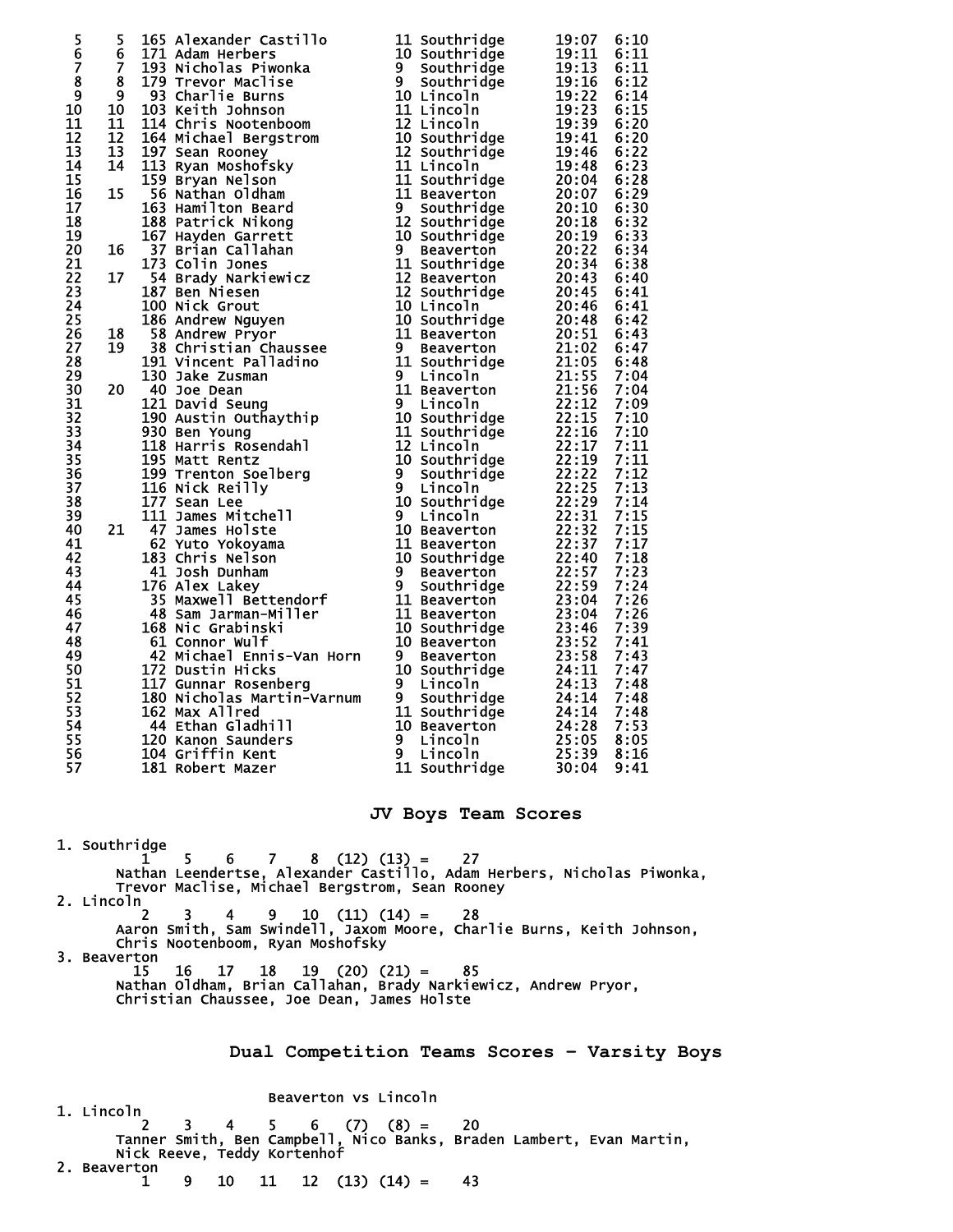Dan Oekerman, Drew Larabee, Zachary Collins, Jake Fenger, Conor Hollowell, Kevin Kavanaugh, Joseph Hill Beaverton vs Southridge 1. Southridge  $2 \t3 \t4 \t5 \t6 \t(9) (10) = 20$  Justin Rocereto, Ryan Jones, Nic Palladino, Jordan Hamada, Austin Poulin, Riley Temple, Sam Rosen 2. Beaverton 1 7 8 11 12 (13) (14) = 39 Dan Oekerman, Drew Larabee, Zachary Collins, Jake Fenger, Conor Hollowell, Kevin Kavanaugh, Joseph Hill Lincoln vs Southridge 1. Lincoln 2 4 5 6 7 (10) (12) = 24 Tanner Smith, Ben Campbell, Nico Banks, Braden Lambert, Evan Martin, Nick Reeve, Teddy Kortenhof 2. Southridge  $1 \quad 3 \quad 8 \quad 9 \quad 11 \quad (13) \quad (14) = 32$  Justin Rocereto, Ryan Jones, Nic Palladino, Jordan Hamada, Austin Poulin, Riley Temple, Sam Rosen **Dual Competition Teams Scores –Girls**  Beaverton vs Lincoln 1. Lincoln  $1 \quad 3 \quad 4 \quad 5 \quad 6 \quad (7) \quad (9) = \quad 19$  Claire Devoe, Becca Pearson, Tess Michaelson, Molly Potter, McKenzie Hutchinson, Maya Lewinsohn, Sarah Roberts 2. Beaverton 2 8 10 11 12 (13) (14) = 43 Erin Gregoire, Corrine Murray, Belle Ottinger, Carly Smoke, Jessie Hansen, Anisha Malynur, Melissa Rutherford Beaverton vs Southridge 1. Southridge  $\frac{3}{3}$  2 3 4 5 7 (8) (14) = 21 Lily Mayko, Rachel Niesen, Stephanie Tollbom, Jocelyn Vinson, Sam Zwingli, Jaymee Maclise, Kelsey Hopkins 2. Beaverton<br> $\begin{array}{cc} 2 & 2 & 1 \\ 1 & 6 \end{array}$  1 6 9 10 11 (12) (13) = 37 Erin Gregoire, Corrine Murray, Belle Ottinger, Carly Smoke, Jessie Hansen, Anisha Malynur, Melissa Rutherford Lincoln vs Southridge 1. Lincoln  $1 \quad 3 \quad 4 \quad 5 \quad 8 \quad (9) \tag{13} = \quad 21$  Claire Devoe, Becca Pearson, Tess Michaelson, Molly Potter, McKenzie Hutchinson, Maya Lewinsohn, Sarah Roberts 2. Southridge 2 6 7 10 11 (12) (14) = 36 Lily Mayko, Rachel Niesen, Stephanie Tollbom, Jocelyn Vinson, Sam Zwingli, Jaymee Maclise, Kelsey Hopkins **Dual Competition Teams Scores – Junior Varsity Boys**  Beaverton vs Lincoln 1. Lincoln  $1 \quad 2 \quad 3 \quad 4 \quad 5 \quad (6) \quad (7) = \quad 15$  Aaron Smith, Sam Swindell, Jaxom Moore, Charlie Burns, Keith Johnson, Chris Nootenboom, Ryan Moshofsky 2. Beaverton 8 9 10 11 12 (13) (14) = 50 Nathan Oldham, Brian Callahan, Brady Narkiewicz, Andrew Pryor, Christian Chaussee, Joe Dean, James Holste Beaverton vs Southridge 1. Southridge  $1 \t2 \t3 \t4 \t5 \t(6) \t(7) = 15$  Nathan Leendertse, Alexander Castillo, Adam Herbers, Nicholas Piwonka, Trevor Maclise, Michael Bergstrom, Sean Rooney 2. Beaverton 8 9 10 11 12 (13) (14) = 50 Nathan Oldham, Brian Callahan, Brady Narkiewicz, Andrew Pryor, Christian Chaussee, Joe Dean, James Holste